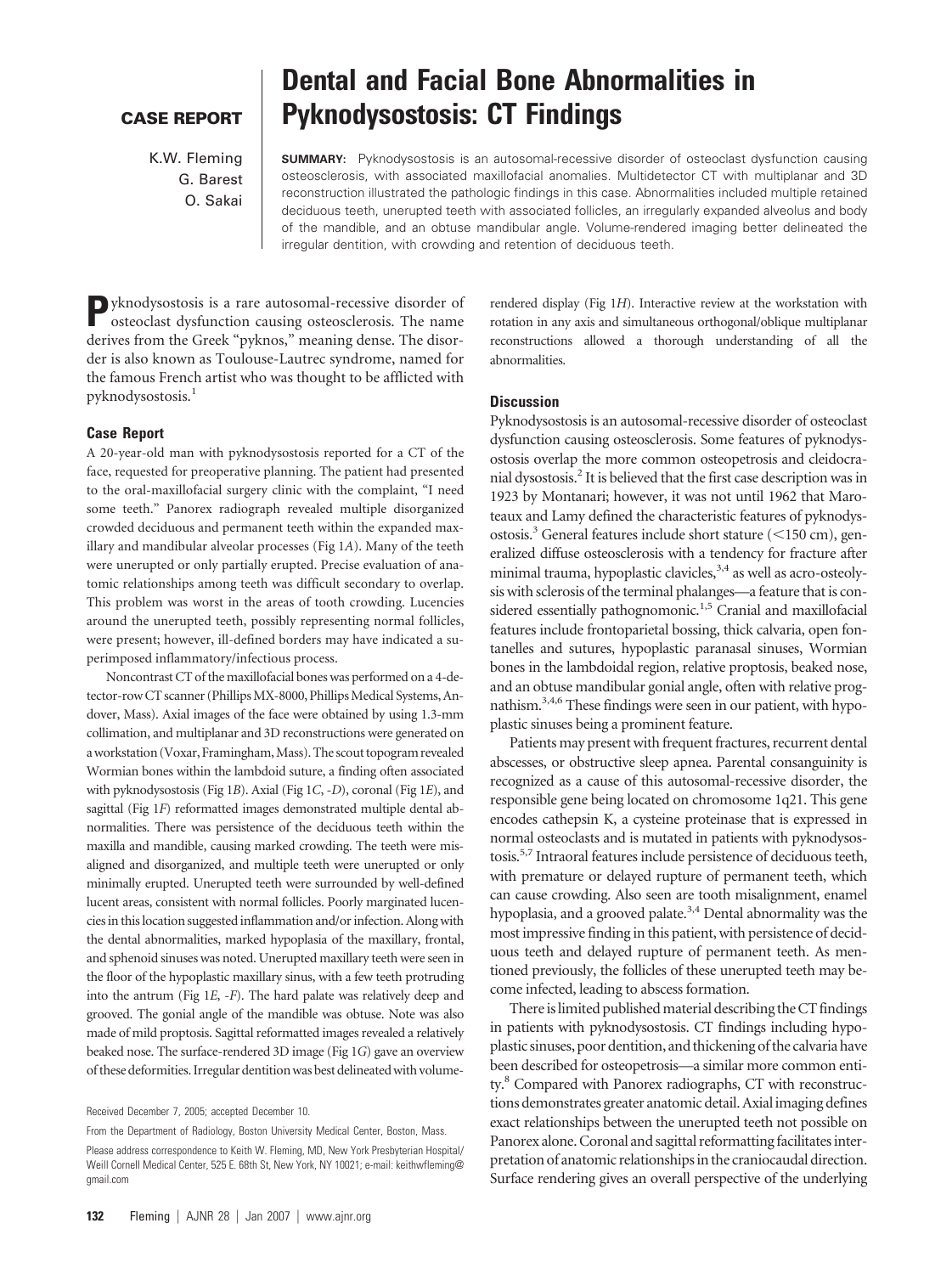

**Fig 1.** A 20-year-old man with pyknodysostosis.

*A,* Panorex radiograph reveals multiple disorganized crowded deciduous and permanent teeth within the expanded alveolar processes. Many of the teeth are unerupted or only partially erupted. Evaluation of follicles is limited.

*B,* Scout topogram demonstrates Wormian bones (*arrows*) within the lambdoid suture. Obtuse gonial angle of the mandible and dental abnormalities are also visualized.

*C* and *D,* Axial CT images at the level of the mandible (*C*) and maxilla (*D*) reveal multiple unerupted crowded deciduous and permanent teeth within the expanded alveolar processes. Lucencies around several of the teeth have well-defined margins, very likely representing follicles (*arrows*). However, bandlike zones of demineralization suggest an active inflammatory/infectious process (*arrowheads*).

*E* and *F,* Coronal (*E*) and sagittal (*F*) reformatted CT images demonstrate the crowded teeth in the maxilla and mandible with associated lucencies (*arrowheads*) surrounding the unerupted teeth. Note the hypoplastic maxillary sinuses bilaterally (*arrows*).

*G,* Surface-rendered 3D image shows irregularly expanded alveolar processes and mandibular body and a flattened obtuse mandibular angle. The technique limits evaluation for irregular dentition with crowding and retention of deciduous teeth.

*H,* Volume-rendered 3D image better delineates irregular dentition with crowding and retention of deciduous teeth.

bony abnormalities, and volume rendering aids in determining the 3D relationships among the abnormal teeth by making the alveolar process less conspicuous. Demonstrating the exact relationships among abnormal teeth can aid the surgeon in planning extractions and/or reconstructions. Also, improved visualization of cortical bone can aid in distinguishing infected follicles and dental abscesses from the normal well-corticated follicles of unerupted teeth. This helps the surgeon gain amore complete under